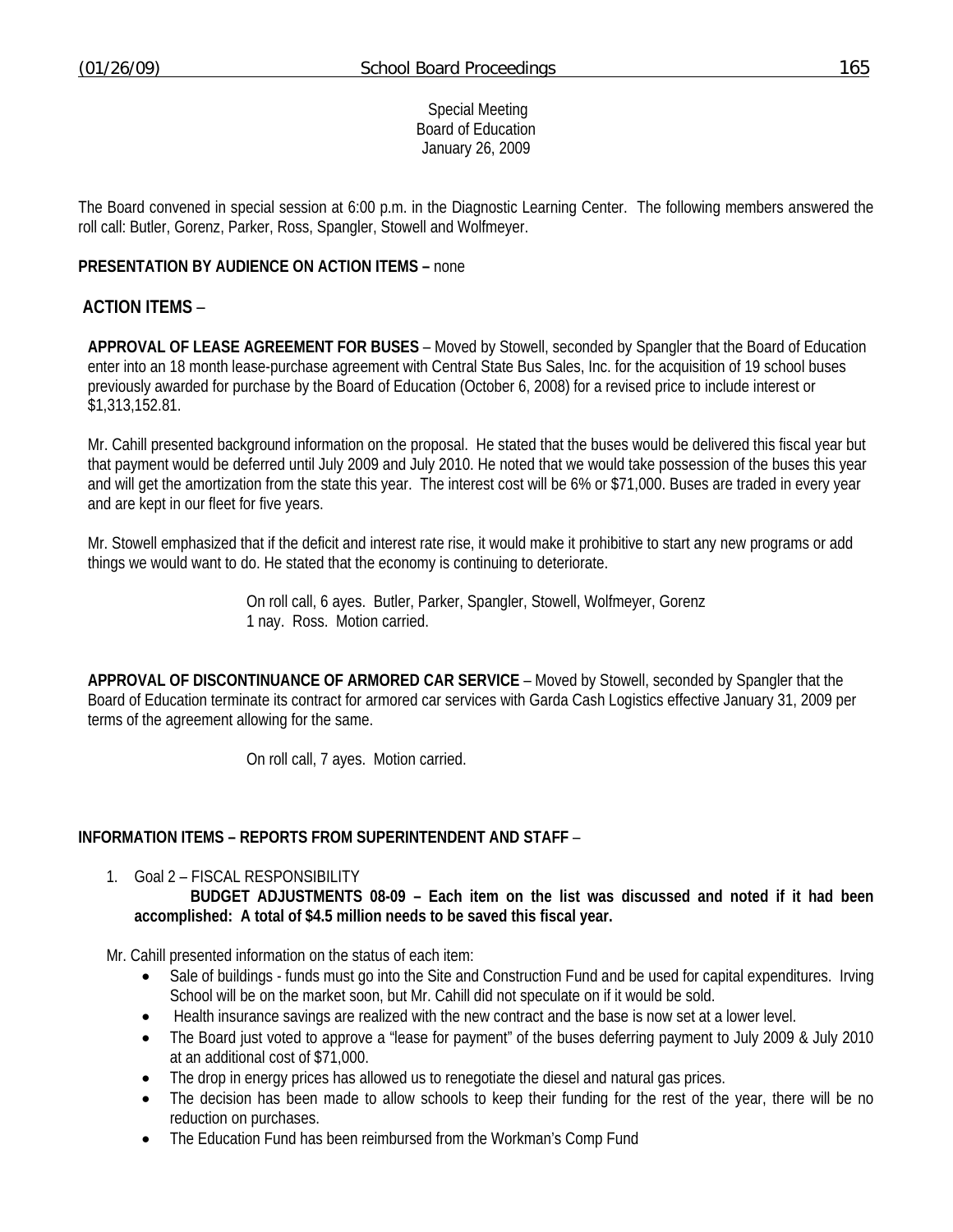- The armored car service will be discontinued.
- The change to the bell system and discontinuance of rental of the Central pool will not be implemented this year. The use of the pool will be considered for next year. Mr. Stowell asked for more information on the pool usage.
- Discussion was held on redeploying the towel matrons and eliminating bus monitor positions. Those items will be rolled into the line item on Reduction in Force. Administration will work with the unions to develop a plan. Mr. Walvoord reported that statute does not allow for the temporary furlough of employees. Statute does allow for Reduction in Force of non-certified employees and it may occur at any time during the work year, but they must be given 30 days notice.
- During a meeting with the unions the idea to move up the 5+ 5 time line for IMRF employees was discussed. That would require a re-opening of the contract and renegotiation.
- Mr. Stowell would like a list of contract employees and grant employees that are not teachers.
- There is an additional \$100,000 in the budget that was budgeted but not used for pay increases regarding principals.

| <b>ITEM</b>                                                                                          | <b>GOAL</b>    | <b>ACTUAL</b>  | <b>TOTAL</b>   |
|------------------------------------------------------------------------------------------------------|----------------|----------------|----------------|
| Superintendent and Controller-Treasurer<br>forgo FY2008-2009 base wage adjustment                    | \$12,400.00    | \$12,400.00    | \$12,400.00    |
| Deposit sale from sale of White School into<br>Operations and Maintenance Fund                       | \$750,000.00   | \$750,000.00   | \$762,400.00   |
| Deposit sale from sale of Irving School into<br>Operations and Maintenance Fund                      | \$750,000.00   | \$0.00         | \$762,400.00   |
| Favorable employee insurance, insurance bid<br>premium savings                                       | \$301,650.00   | \$301,650.00   | \$1,064,050.00 |
| Defer paying for buses ordered until July 2009<br>and July 2010                                      | \$1,242,000.00 | \$1,242,000.00 | \$2,306,050.00 |
| Amend diesel contract                                                                                | \$240,000.00   | \$240,000.00   | \$2,546,050.00 |
| Lock in consortia pricing for natural gas                                                            | \$125,000.00   | \$125,000.00   | \$2,671,050.00 |
| Obtain 1 - 2.5% reduction in supply costs<br>and/or place a moratorium on non essential<br>purchases | \$137,000.00   | \$0.00         | \$2,671,050.00 |
| Refund and transfer worker's compensation<br>claims paid as a consequence of sick leave<br>bank      | \$68,125.00    | \$68,125.00    | \$2,739,175.00 |
| Discontinue armored car services                                                                     | \$6,500.00     | \$6,500.00     | \$2,745,675.00 |
|                                                                                                      |                |                |                |
| <b>BELOW THE LINE ITEMS</b>                                                                          |                |                |                |
| Revisit 3 tier bell schedule                                                                         | \$75,240.00    | \$0.00         | \$2,745,675.00 |
| Cease rental of Central Park Pool                                                                    | \$60,000.00    | \$0.00         | \$2,745,675.00 |
| Redeploy towel matron FTE's                                                                          | \$94,000.00    | \$0.00         | \$2,745,675.00 |
| Eliminate bus monitor positions                                                                      | \$86,261.00    | \$0.00         | \$2,745,675.00 |
| Defer wage adjustment for policy 5:215<br>personnel                                                  | \$130,601.00   | \$0.00         | \$2,745,675.00 |
| Furlough select administrative and non-<br>certified employees                                       | \$386,000.00   | \$0.00         | \$2,745,675.00 |

Extra savings on Principal increases **\$100,000.00** \$100,000.00 STILL TO BE ACHIEVED **\$1,654,325.00** 

Goal \$4,500,000.00 Achieved \$2,745,675.00 Needed \$1,754,325.00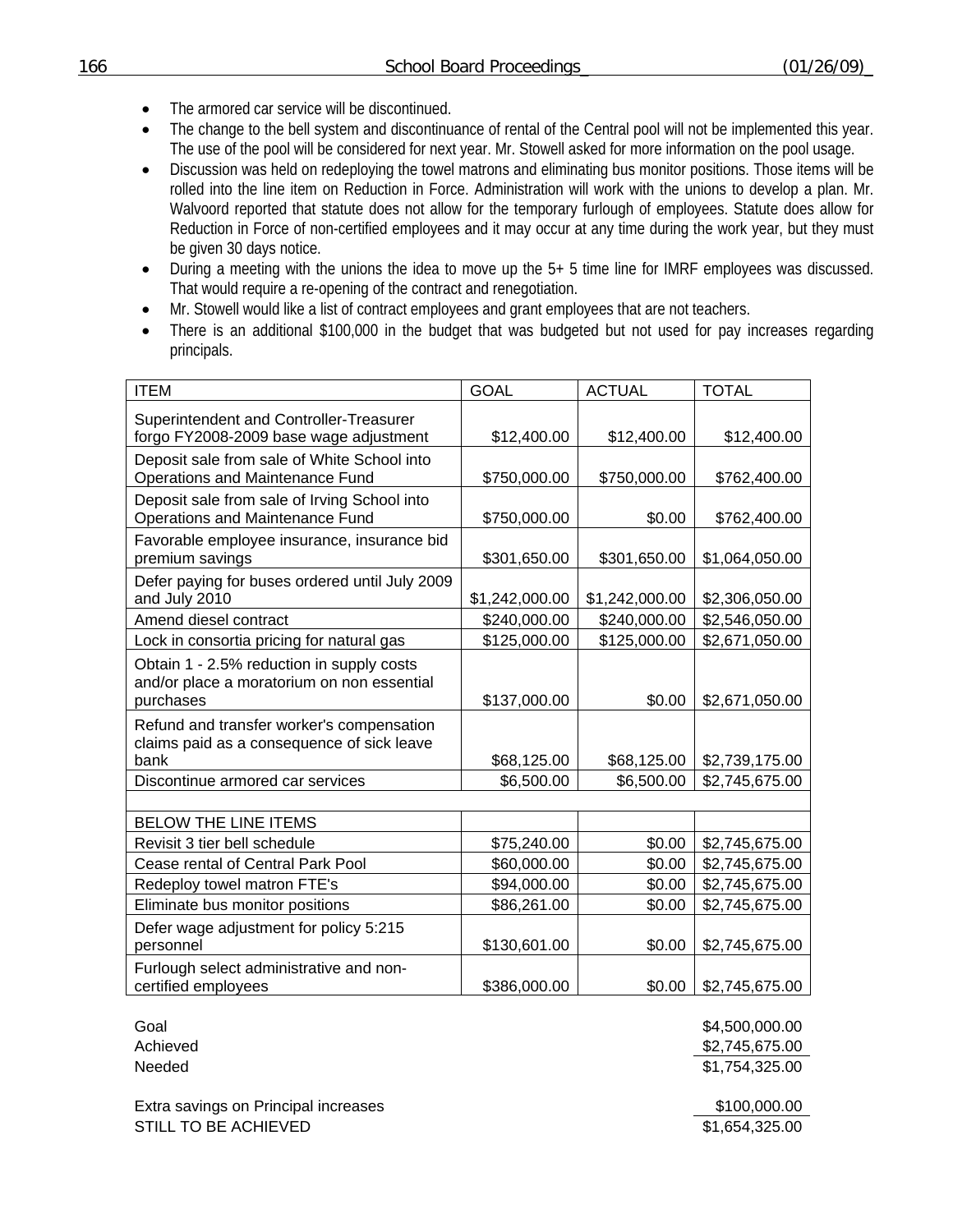Mr. Stowell asked about cell phone usage. Mrs. Parker stated that she would like to take the extra year and look for those things that we need to look for – she feels there is too much to figure out and we need more time.

Dr. Gorenz emphasized that the Board of Education cannot afford to wait to make more cuts. We have no reserves. Now we must borrow money and that means spending money on interest and not spending it for the classroom. Another big concern of his is that people are willing to lend us money because we have demonstrated that we are working toward a balanced budget and he does not want that to change.

Mr. Hinton stated that stimulus money from the Obama plan will flow into special education, Title 1 and construction – not operational funds.

Mrs. Ross stated that she will be submitting a report on ways to cut the budget – those things that worked in the past. She feels we should take some time and look. She does not know if principals were asked about budget cutting and feels we need to have each school cut their own budget. She stated that in 2003 we had a RIF of attrition and we did hire back most of those people. She also stated that she did not know why there was a loss in the CPPRT tax or why the district projected such a large increase.

Dr. Gorenz stated that no decision is a decision – next year the deficit will be \$9 million.

Mr. Stowell stated that he too would like time, but the stimulus package is just a stimulus and it would not add revenue each year. He emphasized that we do need to look at these things closely and the Board does have hard decisions to make, but he is not in favor of waiting until the end of the year – March will be decision time.

Dr. Gorenz replied that the Board had said that by April 1, 2009 they would make decisions for next year, but if a decision is made sooner for this year the savings would be greater. He emphasized that the Board will need to make a decision soon on the issue of staff reductions. He asked that authority to begin bargaining with the unions regarding RIF issues be brought to the Board of Education on Monday, February 2, 2009. He asked the preference of the Board on voting on the towel matrons and bus monitor positions.

Mrs. Wolfmeyer stated that she felt that if the District was going to lay off personnel, if should occur at one time. She also noted that the need for third shift custodians at the high schools came up in discussion. She also would like to see on paper if Skyward is saving the District money. She would also like an evaluation of the on-line purchasing system.

Mrs. Spangler stated that there needs to be a balance and process where there is a list of "wants and needs" and "must have" to run the district. She noted that we need to work better as a team.

Mrs. Ross stated that these are important decisions and we are in the business of "right sizing" this district. We have schools that we staff for "x" number of students and the needs changed. We have one-half the students and twice the staff. She stated that this is a serious matter and the District would be adding to the unemployment rolls if we lay off people and the district job is the only income for some families.

Dr. Gorenz emphasized that if we do nothing now we could be jeopardizing the jobs of far more people.

**BUDGET ADJUSTMENT CONSIDERATIONS FOR 09-10 –** Mr. Hinton began the discussion by stating that there was "no right decision as to the school" – he wants to provide a start for young students by making a campus area for birth through eighth grade students. He stated that he knows the Board will be pleased with the concepts that are being developed; his concern is the administrative capacity to do all that needs to be done in the time given. He shared that building administration has asked that the decision be made so that planning can take place. Dr. Hannah is working to identify the questions and challenges. Mr. Hinton stated that he is recommending the closing of a high school.

Mrs. Spangler noted that if Peoria High School is used as the high school it might be eligible for construction money being one of the oldest schools in the district.